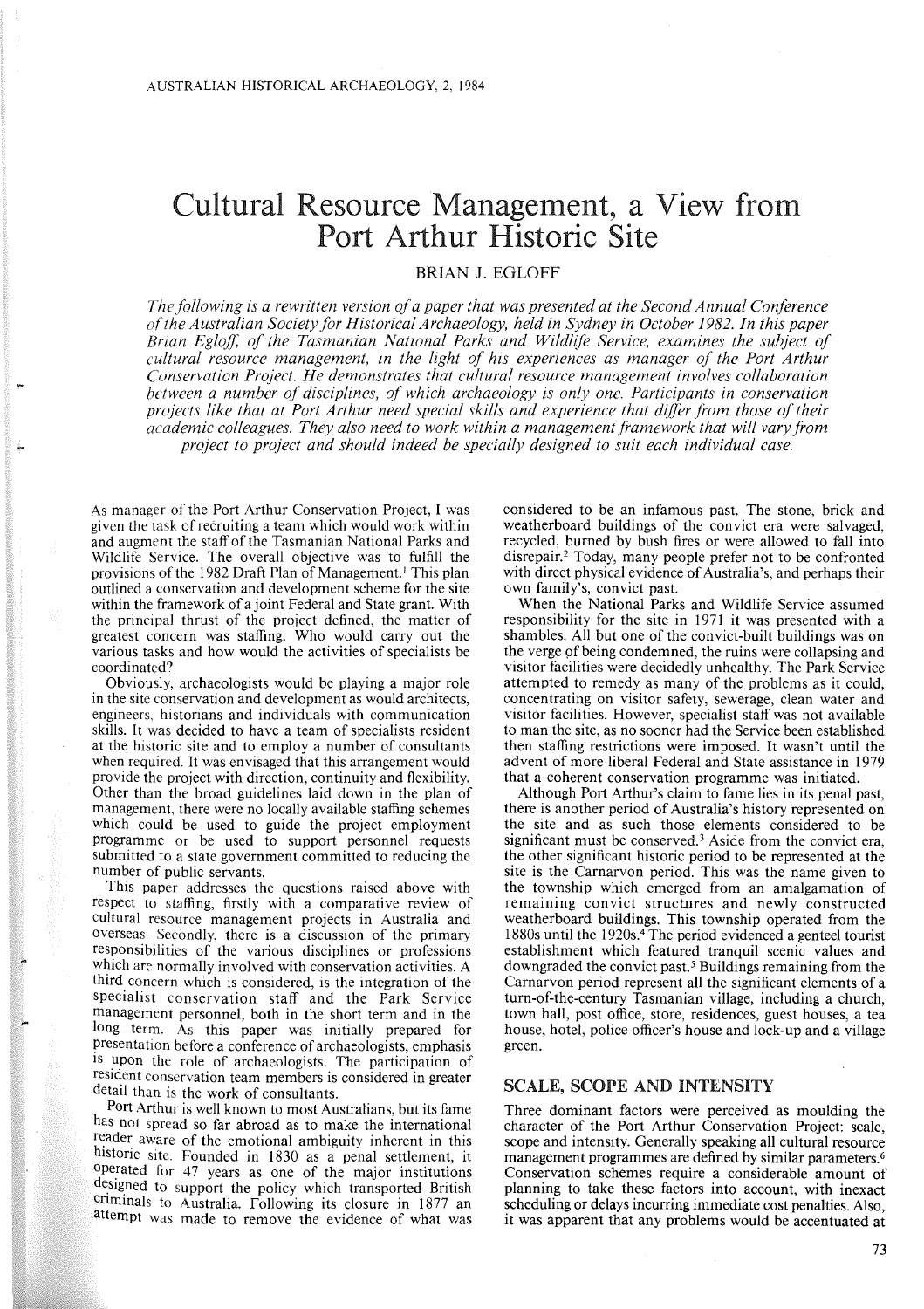

*Fig.* 1: *Ballarat Historical Park Association (Sovereign Hill).*

Port Arthur by the short-term nature of the project, which was to be carried out in an isolated locale with no established facilities or experienced conservation staff.

During the 7-year span of the project it was planned to carry out restoration works, to varying degrees, on at least 12 roofed structures and stabilize 6 major ruins. A significant aspect of the programme was the development of visitor facilities and staff housing, and the construction of an extensive caravan park. The presentation of restored buildings with appropriate period furnishings featured prominently in the plan. The full scope of the programme is evident from the range of skills involved in each of the individual projects, either as on-site staff or specialist consultants. Conservation works are designed by staff and consultant architects and engineers. Restoration and stabilization contracts are let to building firms or are handled by the Service's permanent work-force in concert with the conservation works crew.

#### COMPARISONS

A comparative review of staffing designs from three distinctive historic sites demonstrates that each has a particular character to suit its scope and scale. At Sovereign Hill, a recreated gold-mining town in Victoria, emphasis is placed upon historic authenticity in replica constructions, which incorporate authentic elements, sympathetic and supportive marketing, as well as an energetic education programme." Because Sovereign Hill is a created historic town, archaeologists are not included as an integral part of



*Fig.* 2: *Parks Canada: Prairie Region.*



*Fig.* 3.' *Parks Canada: Klondike National Historic Sites (Dawson City).*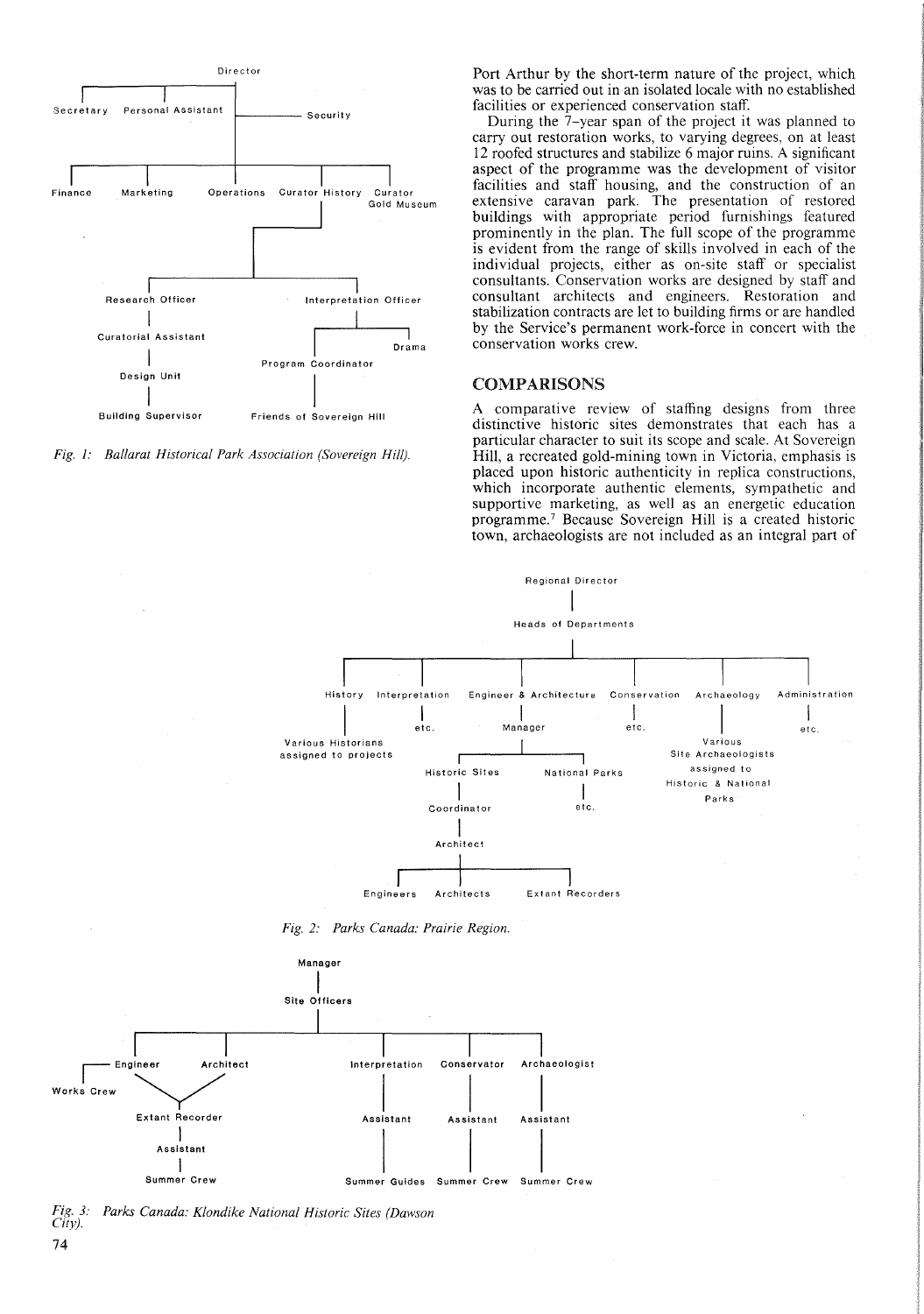the scheme. At Sovereign Hill, architectural design is carried out through commission to a consultant architect. Considerable emphasis is given to background research by staff historians, for presentations which are controlled by strict thematic guidelines. The education programme is coordinated by staffinterpretation officers. All personnel are expected to act in the spirit of the historic site and a high degree of commitment is evidenced. There is a continuous programme for upgrading presentations as the park gradually expands and develops new venues. The overall staffing structure is markedly distinct from the following park service examples, as Sovereign Hill is administratively a selfsufficient unit without a supportive headquarters (Fig. I).

The Klondike National Historic Sites (Dawson City), the site of a gold-mining boom in the Canadian Yukon, has a markedly different staffing structure, as the project is a conservation and restoration programme within a living township. To some extent the Port Arthur Historic Site has forces exerted upon it which are similar to those found at Dawson City. It is only relatively recently that Port Arthur ceased being a viable township and as such there are lingering commitments to the local community. The Parks Canada staff at Dawson City does include archaeologists but the historians are stationed at the distant Regional Office (Figs. 2 and 3). Presumably historians involved with the site are not expected to obtain their primary inspiration from the historic remains, be they structural or human. Engineers and architects are well represented on the site, fulfilling their normal professional responsibilities. However, at Dawson City they are assisted by a resident extant recorder. Emphasis at many Canadian historic sites is placed upon the architectural recording of historic structures by a team headed by the extant recorder, prior to any interference with the building fabric. The staffing of the Regional Office mirrors that of the historic site, with the exception of the alreadymentioned historian's position. The site archaeologist apparently owes allegiance to the site Manager and the Head of the Archaeology Department in the Regional Office.<sup>8</sup>

The Port Arthur conservation team operates as part of the Tasmanian National Parks and Wildlife Service and, unlike the historic site's management component which reports to the Chief Management Officer, the conservation Project Manager is responsible to the Director. No permanent position at the historic site requires the incumbent to have any cultural resource management skills. Before the conservation team was established, this input was from the Resources Division of the Park Service's Head Office in Hobart. It must be emphasised that the site management component has responsibility for the Service's operations on the Tasman Peninsula as a whole. Historic matters are handled by the same staff as that which deals with wildlife and scenic responsibilities (Fig. 4).9 The Port Arthur

*Fig.* 4: *Port Arthur Historic Site: management.*



conservation team, by contrast, has five specialist divisions: architect, historian, archaeologists, curator and interpretation (Fig. 5). Each division is responsible for designing and oversighting specific programmes. For example, the Interpretation Officer is developing an education programme, dealmg with the Tasmanian Film Corporation on the scripting and shooting of a movie and audiovisuals preparing interpretation signs and printed materials. as well as drafting contracts for graphic-design projects. .

#### THE ARCHITECTS AND ENGINEERS

Architects and engineers appear to succeed in their professional fields if they develop a corpus of skills. Those same skills allow them to operate easily within cultural resource management schemes. Briefly stated they are:

- a. regularly establish and staff a professional office
- b. produce a product within cost and scheduling constraints
- c. develop methods and procedures which are relatively standardized, making it possible for the client to anticipate the product as well as judge its acceptability
- d. are aware of procedures to safeguard their legal responsibilities
- e. are trained in design and planning procedures<br>f. are distant enough from the academic world to re
- are distant enough from the academic world to recognize that their audience lies elsewhere.

Conservation and restoration projects require architects and engineers to have specialized skills, as well as the ability and experience to recognize that extra expertise is required to complete projects to what is becoming an increasingly rigorous standard.

Considerable emphasis is placed upon design skills during the training of an architect, while actual data gathering exercises such as building recording appear to receive lesser encouragement. In much the same fashion a student archaeologist's ability to handle theory, concepts and models may be fostered, while essential skills in data retrieval and processing may not be equally developed. This also seems to be the case with historians, as data-presentation and organizational systems, particularly those dealing with nondocumentary materials, may be neglected. Those organizational skills are of particular value in Australia, where cultural resource management recording systems have only recently been standardized, are rudimentary or absent. On the other hand, creativity and design flair, so highly valued within the architectural profession, if unchecked will burden the client with unnecessary works and added expenses.

The extant recorder found on American sites is not a feature of Australian heritage projects. Because they are trained in architectural drafting and building interpretation skills, the need for their presence on a historic site is obvious. The procedures and techniques employed today have grown out of the Historic American Building Survey, which has a parallel in the Historic American Engineering Record. These recording systems were initiated during the 1930s depression to employ approximately 1100 architects.<sup>10</sup> As all records were to be archived as part of the programme, standardized procedures were developed. It is interesting to note that during those same dark economic days, American archaeology developed cultural resource management programmes as part of similar employment schemes. Unfortunately there was no standardization of recording other than for administrative purposes, which involved recording how much soil was handled per man-day. Fortunately, there was a relatively standardized approach to the excavation of prehistoric sites.<sup>11</sup>

As a major cost commitment in a conservation programme lies in building and data recording, it is essential to evaluate the appropriate extent of recording required for each conservation job. The minimal approach would require that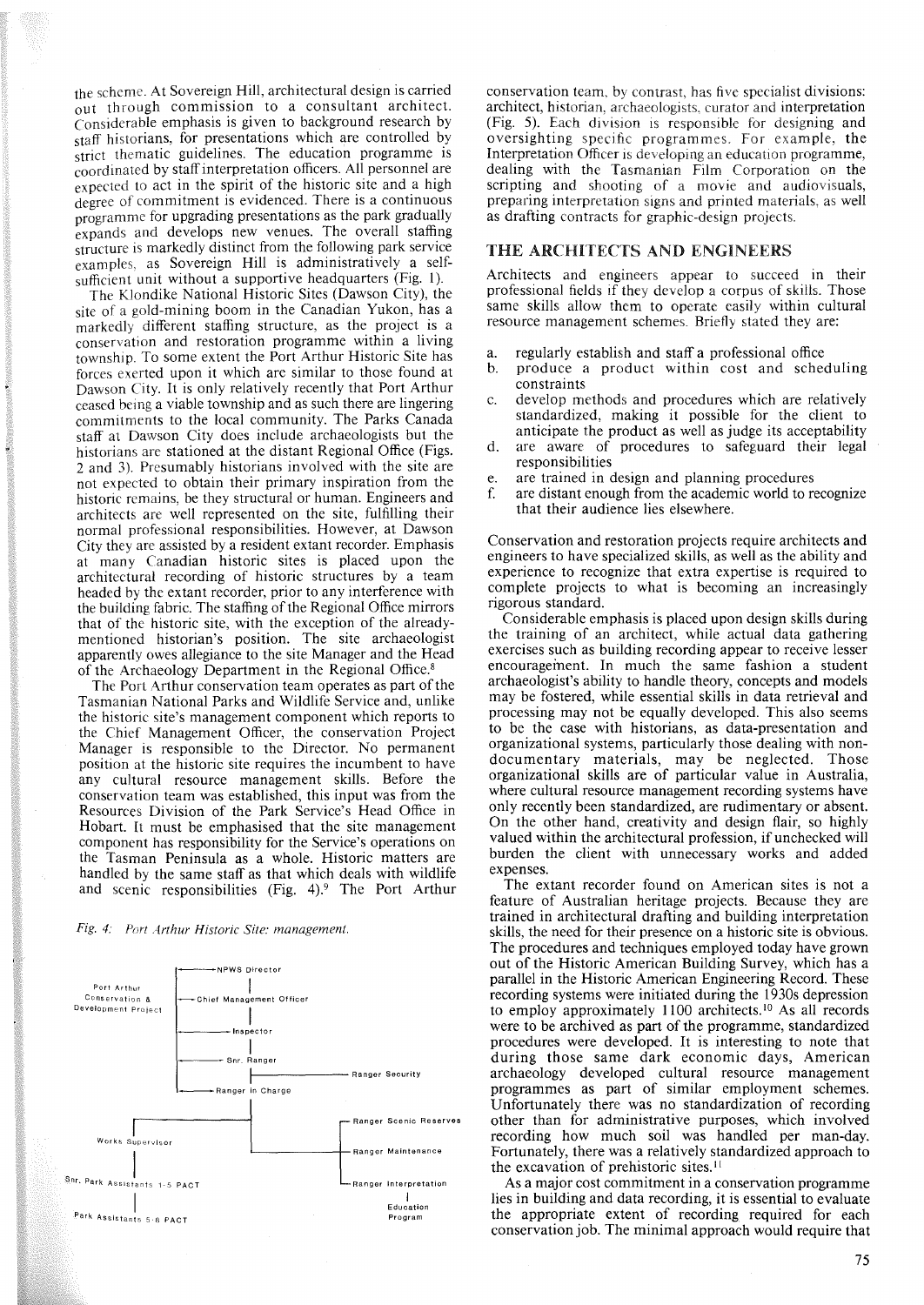

recording only be carried out to expedite the planning process and to document elements which would be disturbed during the conservation process. On the other hand, detailed structural recording could be considered essential if a building is of exceptional heritage quality, as well as ensuring that the structure is closely studied, thus perhaps diminishing the number of surprises occurring during restoration. There is no question that there should be a record of the building, not only to facilitate conservation planning but to document the restoration assault. As mentioned earlier, architects are not inclined to do this type of work beyond the commissioning of photogrammetry and the client would in general not be particularly willing to bear the costs of this labour-intensive task. Although archaeologists are often schooled in tedium, as are historians, the former are generally not sufficiently skilled in drafting and structural skills to handle efficiently building recording, while historians could be said to be oblivious of technical skills such as surveying, photography, aerial photographic interpretation and plan drafting. There would appear to be a considerable gap in available cultural-resource-management skills, which no doubt will remain until there is enough demand within the domestic market for specialist recording skills.

## THE ARCHAEOLOGISTS

Archaeologists in Australia are generally closely tied to the academic world and as such are not particularly well versed in non-academic concerns; however, there is a growing body of commercially-skilled contractors. Stanley South<sup>12</sup> in a review of American historical archaeology writes that the primary role of the archaeologist is to:

- a. validate the historic site in relation to documents
- b. discover architectural features
- 
- c. determine occupation sequences<br>d. determine temporal occupation determine temporal occupation of the site
- e. recover and preserve artifacts associated with the site f. develop the site as an exhibit.
- develop the site as an exhibit.

What is generally expected of a site archaeologist is that the individual possesses the necessary technical skills to accumulate archaeological data, order that data and search for meaningful patterns. When engaged in a culturalresource-management project, it is essential that the output

*Fig.* 5: *Port Arthur Historic Site: conservation and development project.*

of each of these stages be organized and as such freely available to co-workers. It is vital that works be planned to minimize the destruction of historic information, as the archaeologist can spend all too much of his or her valuable time in attempting to mitigate, through salvage excavation or recording, the impact of the conservation effort.

There is considerable room for improvement in the field of historical archaeology, as there is an immediate need for standardization in data recording and recovery techniques. As with the extant recorder, the archaeologist must be able to judge to what detail a feature should be recorded. Archaeology, like history, is selective in its choice of emphasis and in many cases it is difficult to determine if an archaeologist or historian has a reasonable approach to a specific cultural-resource-management problem. In part this is due to the dearth of published studies which can be referred to as models. The archaeologist's 'know it all' stance in the heritage world is often perplexing to other disciplines, particularly when accompanied by what historians have come to refer to as the archaeologists 'enjoying disputatious inquiries into their methodology<sup> $13$ </sup> This may be related to what Kathleen Deagan<sup>14</sup> considers to be an identity crisis in historical archaeology. At times it is difficult to clearly demarcate the responsibilities of the various disciplines. Yet perhaps each discipline would like to see their interests as central in the conservation process, with the archaeologists basing their claim upon academic idealistic grounds versus the commercial interests of the architects and engineers.

Cultural-resource archaeologists are finding that their emphasis is shifting to:

- a. conducting site inventories<br>b. ascertaining degrees of site
- ascertaining degrees of site significance
- c. reviewing legal compliances
- d. contributing to preservation planning.

As such they are moving away from:

- a. excavation
- b. laboratory research
- c. curation of specimens<br>d. to a lesser extent, pub
- to a lesser extent, public education.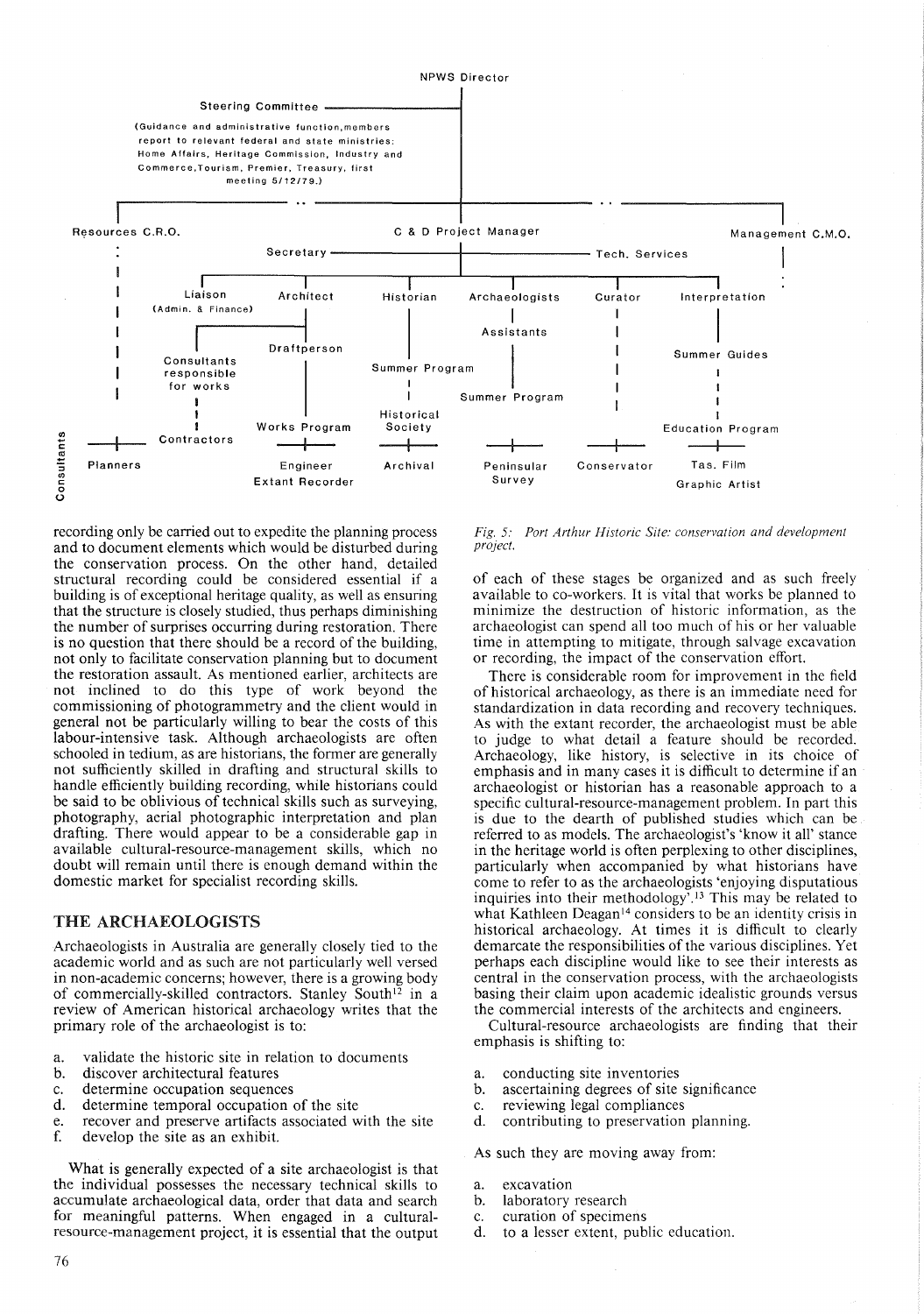As legislation favouring historical preservation is enacted, the need for archaeological involvement becomes more pronounced.<sup>15</sup>

The role of the site archaeologist is somewhat distinct from that of an archaeologist working in a centralized administrative capacity. The site archaeologist is directly responsible for curating the archaeological record, both excavated and unexcavated. That record must be kept relatively intact throughout the conservation programme, as well as being ordered into a coherent body of data which can be used to guide the programme. That information must be focused upon an end point, the achievement of the aims of the project through archaeological and other means. It must be demonstrated to the public that conservation measures were warranted. The archaeologists' role within this process should also be made clear. The 'know it all' stance referred to earlier is to be avoided at all costs.

Often the archaeologist working on an historic site has the ideal opportunity for testing methods and procedures in controlled circumstances. A well published approach is the research by William L. Rathje<sup>16</sup> into the rubbish disposal patterns of the residents of Tucson, Arizona. This study mirrors that of J. Jefferson Reid!' at Grasshopper Pueblo, a prehistoric American Indian site. Both studies are concerned with the same pattern of cultural behaviour, detecting a population's reaction to stress and documenting that through the study of household rubbish. Here we see the fusing of what is called the 'archaeology of us' with historic and prehistoric archaeology.<sup>18</sup> This style of research is essential if the site is to be properly interpreted and indeed if its significance is to be fully established.

**In** the United States a primary public conservation agency is the State Historic Preservation Office. Legislation in the United States does not restrict the concerns of this office to the last five hundred years of European presence but provides for the entire span of human activity from prehistoric to present.<sup>19</sup> This is considerably different from the situation which prevails in Australia where, if historical features are protected, it is through the enactment of legislation distinct from that which applies to prehistoric sites. This separation of historical from prehistoric archaeology makes it more difficult for the archaeologists to carry out integrated research projects.

## **THE** INTERPRETATION OFFICER

The interpretation officer has the responsibility of faithfully conveying the significance of the site and the complexities of the conservation process, from the information supplied by other disciplines, and making it all seem worthwhile to the public which is paying the bills. John Fortier $20$  considers this to be the focus of the conservation effort, as once a building is restored that action is more or less complete, except for maintenance, while presentation to the public is continuous and must be regularly enlivened. Fortier advocates that all disciplines working on the historic site should tailor their operations to meet this ongoing demand. Until recently, interpretation at the Port Arthur Historic Site was handled by a ranger with several guides. The Resources Division of Head Office had been responsible for museum displays and other forms of public information. These duties have now been taken over by the conservation project interpretation officer, an historian and a journalist by training. One of the skills expected of historians and information officers is that they are literate and can convey ideas. Aside from exhibition preparation, they are charged with editorial responsibilities and public information dissemination through means such as publications, audiovisual presentations and interpretation signage.

The interpretation officer has to meet with the demands of the visitor for a pleasant day's entertainment, without going to extremes with side-show activities which are more fitting within mock historic sites. As the authenticity of Port Arthur has been carefully preserved at considerable expense throughout the conservation process, it physically cannot and for philosophical reasons should not be used in the same fashion as a reconstructed historic site. Pressures to enliven, or trivialize the site. depending upon your viewpoint, are being met by initially restricting animated reenactments to role playing and other similarly intelligently directed activities within the education programme. Getting the public to interact with the historic site is most elusive and difficult to achieve satisfactorily. and presents the greatest challenge to the interpretation officer.

The education programme has proved a good starting point in this respect. It has involved two kinds of initiative: firstly, long negotiations with the Education Department by the interpretation officer and an invaluable 'technical officer' (described as Education Co-ordinator) to establish an education centre at Port Arthur staffed by a professional teacher; and secondly, producing publications and holding seminars for teachers aimed at a new way of helping young people to relate to their past  $-$  in this case the history of Port Arthur. The interaction with the site and its history is achieved by historical materials designed for dramatically re-living the past moments and imaginatively entering the minds of real historical figures. Other dramatic possibilities, tied with a local history research programme, are being explored. The early results of the programme are amazing: more schools have chosen to visit Port Arthur for much longer periods, days instead of hours.

## **THE** HISTORIAN

The experience of John Fortier while Superintendent of Fortress Louisbourg (he is an historian formerly at Williamsburg) is of interest. Fortier<sup>21</sup> states that by and large historians attempt to produce for an academic audience and to some extent feel defensive or slighted when they are not in academic positions. Academics working with culturalresource-management projects are often oblivious to the requirements of the programme and, if allowed to, will proceed with their personal pet research designs. A concern with academic-based historians and archaeologists is that the academic world seems to favour idiosyncratic methods, while cultural-resource managers value systems which are easily intelligible, can be applied uniformly arid facilitate utilization by a wide range of individuals. Cultural resource management usually proceeds at a fairly rapid pace and as such there is little time for invention and testing, generally speaking there is only enough time to apply tried and proven methods.

Oral history will be of considerable concern to the project historian. At Port Arthur, knowledgeable former residents have clear remembrances of historic site elements which have been altered or removed within recent times. **In** addition, the historian will need to relate post-convict local history to the site's interpretation and educational needs.

Of considerable importance is the need to order a large body of historical data to facilitate access by staff and distribution to consultants. It is here that the overlap between the roles of historians and archaeologists is most pronounced. Where is the division between archaeological data and historical data, as both should be intimately concerned with documentary and physical evidence? The responsibilities of the historian also overlap with the interpretation officer, when it comes to identifying, within the ground mass of historical data, those threads which can be picked out and developed into vibrant presentations for the public.

## THE CURATOR

The demands placed upon curators and conservators at historic sites are beyond the bounds of possibility. **In** the light of current museum standards and the difficulty curators and conservators experience in dealing with artifacts outside of a controlled environment, an historic site is nothing less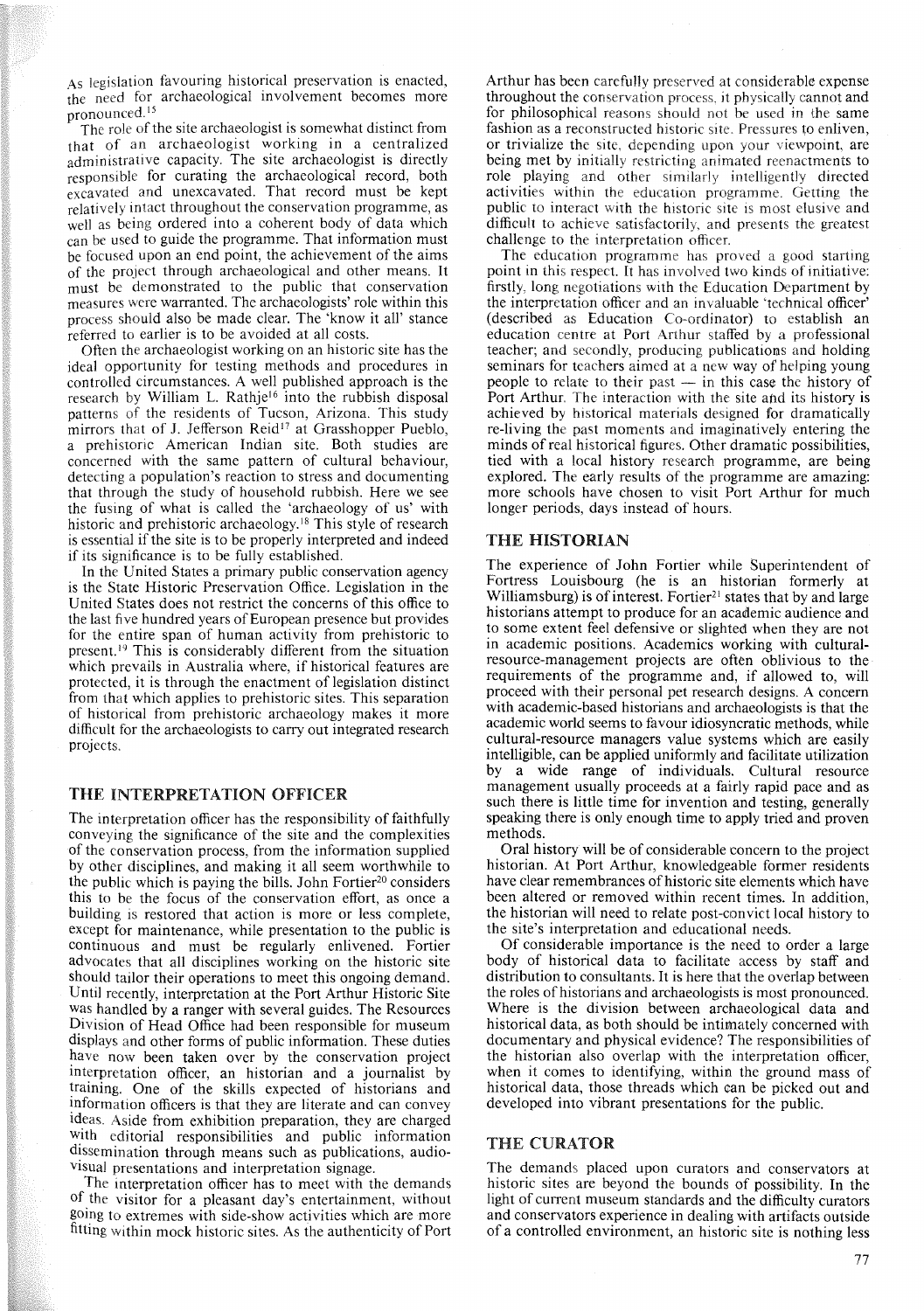than a chamber of horrors. Few curators or conservators have appropriate training or experience with historic parks and they find it difficult to develop means to cope with everyday problems. Artifacts are in situations where they are exposed to the elements and to direct access, with only minimal restraint of the public, either in the open, in sheds, or in poorly secured period building displays.

Curatorial skills of a specialized nature are required, as museums across Australia attempt to upgrade their caretaking of the public's institutionalized heritage. Historic parks .as museums must develop apace if there is to be a meaningful interaction between the two. The first joint exhibition, involving the Queen Victoria Museum, Launceston, and the National Parks and Wildlife Service, was held at Port Arthur in 1983. The success of that exhibition, and in fact its presence at the historic site, hinged upon having qualified curatorial staff on site. As most of the finer pieces of furniture and other gear which can be directly attributed to convict Port Arthur are in public museums, any loans require the provision of proper professional curation.

This is only a very brief description of the duties of a curator. The archaeologist's interaction with the curator is considerably increased, if the curation of materials derived as part of the process of archaeological research is managed by the curator. At this time, the archaeologists at Port Arthur are responsible for managing their own collections. It goes without saying that the need for a curator will continue once the conservation project is completed. Gradually the responsibilities of the curator will shift from acquisition to more indepth research and the development of increasingly sophisticated approaches to presentation.

## AN OVERVIEW

At an historic site the division of responsibility between the various disciplines is not clear cut. It is obvious that all members of the team should be aware of what is happening in a general sense and it is equally obvious that time and financial constraints will not permit an exhaustive review of all projects by all members of the team. As archaeologists are classed as being interested in material culture and architects are buildings and spaces people, and historians are generally speaking interested in the documentary record, oral and written, there is inherently a somewhat reasonable division of labour. The curator caretakes portable things, with the interpretation officer tying it all together for presentation to the public. The disciplines mentioned above by no means indicate the full range of specialists which are employed during the conservation process. There are photographers, landscape architects, archivists, accountants, planners, surveyors, photogrammetry specialists, materialconservation experts, draughtsmen, designers, illustrators, period decor specialists, and so the list goes on. Hopefully, all of these disciplines, particularly those which are the most strongly tied to academia, will become more responsive to the needs of cultural resource management and come to value it as a specific professional field.

The major impact of a conservation process, which has to be controlled, falls on the structures and the place. Hopefully, the place will be reasonably well protected by the adherence to an appropriate management plan and the structures will be safeguarded by a conservation plan drawn up in compliance with the *Australia [COMaS Charter for the Conservation of Places of Cultural Significance.* The charter defines the concerns of conservation, making it the responsibility of all individuals involved in a conservation project to see that the programme's activities do not unduly diminish the heritage record or, if mitigation efforts must take place, that adequate and systematic recording is undertaken.

Cultural-resource-management programmes change quite markedly as they develop. At Port Arthur the initial planning of the conservation and development programme was carried out in roughly the half-dozen years preceding its initiation. That planning was done by the National Parks and Wildlife Service Historic Sites Planning Officer. Documentary and photographic data systems were developed at that time, as were the accumulation of maps and historic plans. These systems were developed in concert with photogrammetry, a mapping survey of the site and a site inventory file which in turn was keyed to archival structural reports. Those systems have served the project reasonably well. However, as the project proceeded it became apparent that culturalresource-management skills were required on-site, to develop projects and design briefs, as well as to coordinate the works of consultants and to implement specific jobs.

*Fig.* 6: *Port Arthur Historic Site: proposed integrated staffing scheme.*